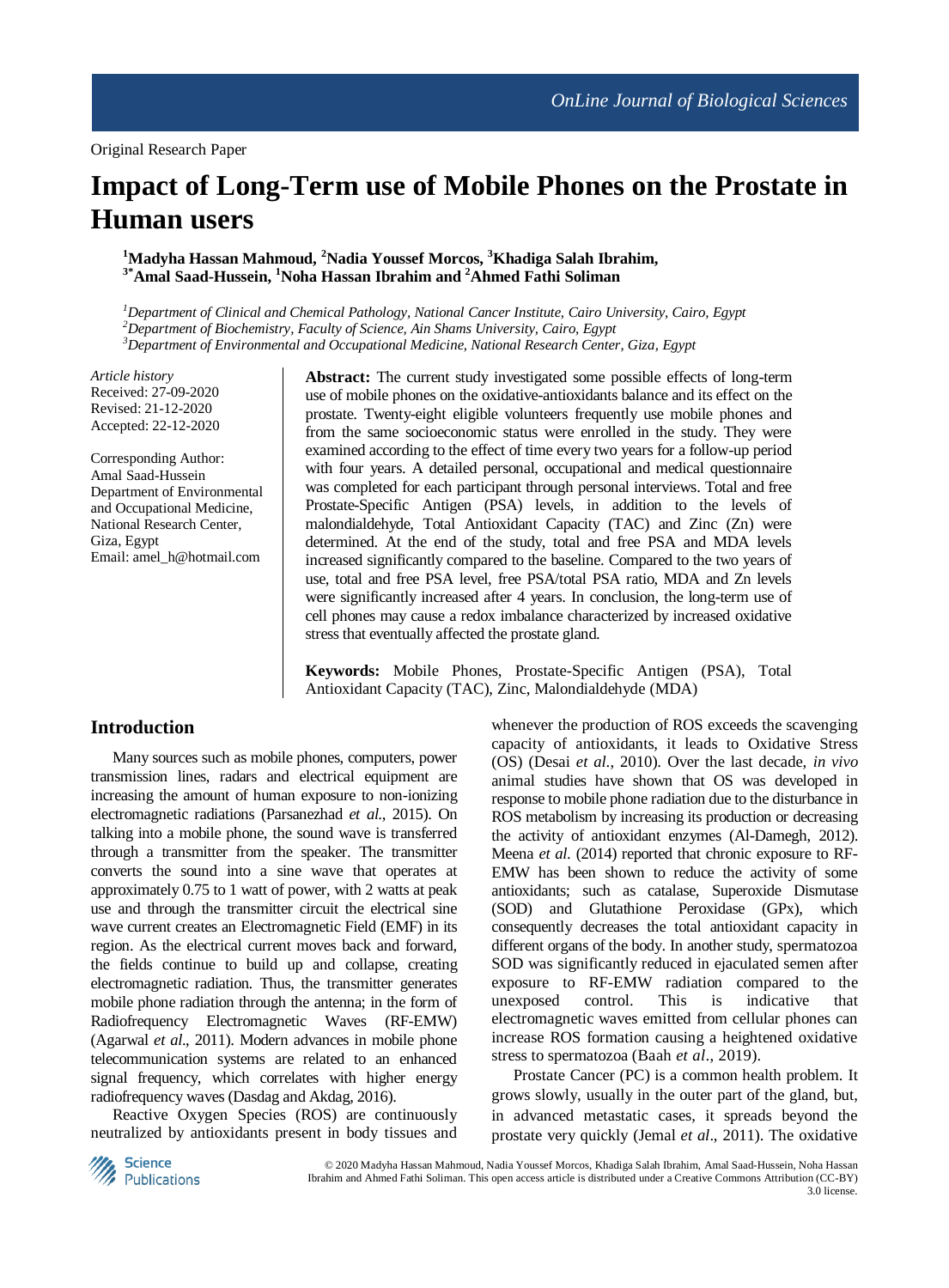stress/antioxidant imbalance status has been observed in prostate cancer patients (Donkena *et al*., 2010).

Therefore, this study aimed to explore the oxidative stress effect of long-term use of cell phones on the prostate.

# **Subjects and Methods**

#### *Study Population and Design*

The present study was a prospective self-control study conducted over four years on apparently healthy males. The study was started with 50 mobile user males from the same socioeconomic status, but due to the very huge exclusions criteria and the long period of follow-up (4 years followup), the number of subjects who completed the study was decreased to 28 males. These 28 subjects had voluntarily completed the study to detect the effect of time every two years with a total follow-up period of four years.

At the beginning of the study, the participants aged between 19 and 45 years. Selection of the included subjects was in this young age to exclude the confounding factors that may develop prostate symptoms during the long period of follow-up (4 years):

- Inclusion criteria: Male used mobile phones for 5 years or more before beginning the study
- Exclusion criteria: Females had been excluded from the study. Males with high blood pressure, hepatitis B virus, or hepatitis C virus had also been excluded. Confounding factors were also almost controlled during the selection of the voluntary subjects included in the study, as subjects suspected to develop any confounding exposures had been excluded; such as smoking, aging and residential or occupational exposure to EMF

This study followed the Helsinki Declaration on human research. Informal consent was obtained from all participants included in the study.

## *Questionnaire*

At the beginning of the study, a detailed personal, occupational and medical questionnaire was completed through personal interviews with each participant. It included questions about age, social status, mobile usage patterns (number and types of the mobile, frequency of daily use of phones, manner and location of the phone during sleeping). Symptoms of prostatic problems including the presence of weight loss, complaints of rushing to the toilet, difficulty in urination, or nocturnal urination were also included in the questionnaire.

## *Blood Samples*

Five ml of venous blood were drawn from all the included subjects under septic conditions at the beginning of the study and after 2 and 4 years; as the same investigations were done to detect any changes during this long period of the study.

Each sample was divided into two parts; one (3 mL) was collected in dry tubes for serum biochemical analysis and the other (2 mL) was collected into Ethylene Diamine Tetra-acetic Acid (EDTA) tubes to obtain the plasma.

### *Prostate Biomarkers*

Serum levels of both total and free Prostate-Specific Antigen (PSA) were quantitatively determined by the Elecsys® immunoassay kits (Roche Diagnostics) based on an Electro-Chemiluminescence Immunoassay (ECLIA). The assay lower detection limit was 0.002 ng/mL for total PSA and 0.01 ng/mL for free PSA with intra- and inter-assay Coefficient of Variation (CV) <8 and <10%, respectively for both assays. The test was performed on the Cobas e 411 analyzers (Roche Diagnostics, Risch-Rotkreuz, Switzerland). The ratio of free PSA/total PSA was then calculated.

#### *Oxidative Stress Parameters*

Malondialdehyde (MDA) was measured in plasma according to the method described by (Kei, 1978) using a commercially available kit (Biodiagnostic, Giza, Egypt).

Total Antioxidant Capacity (TAC) was estimated spectrophotometrically in serum according to the method of (Koracevic *et al*., 2001) using an available commercial kit purchased from Biodiagnostic (Giza, Egypt).

## *Serum Zinc*

Serum zinc concentration was determined by colorimetric method according to (Johnsen and Eliasson, 1987) using an available commercial kit provided by Greiner Diagnostic GmbH (Germany) following the manufacturer's instructions.

#### *Statistical Analyses*

Distribution of quantitative data was tested using the Shapiro-Wilk test, normally distributed data was expressed as mean  $\pm$  SD and non-normally distributed data was expressed as the median and interquartile range (25th and 75th percentile). Qualitative data was represented by frequency and percent. Continuous variables were compared between each of the two groups using the paired t-test, or Wilcoxon signed ranks test as appropriate. Wilcoxon signed ranks test was also performed to detect the relative percent change. The probability ratio was used to compare qualitative data. Spearman's correlation analysis was used to assess the relationship between every two variables. P-values were 2 sided and the P-value  $\leq 0.05$  was considered to be statistically significant. Statistical analysis was performed using SPSS version 24 (IBM Corp, NY, USA).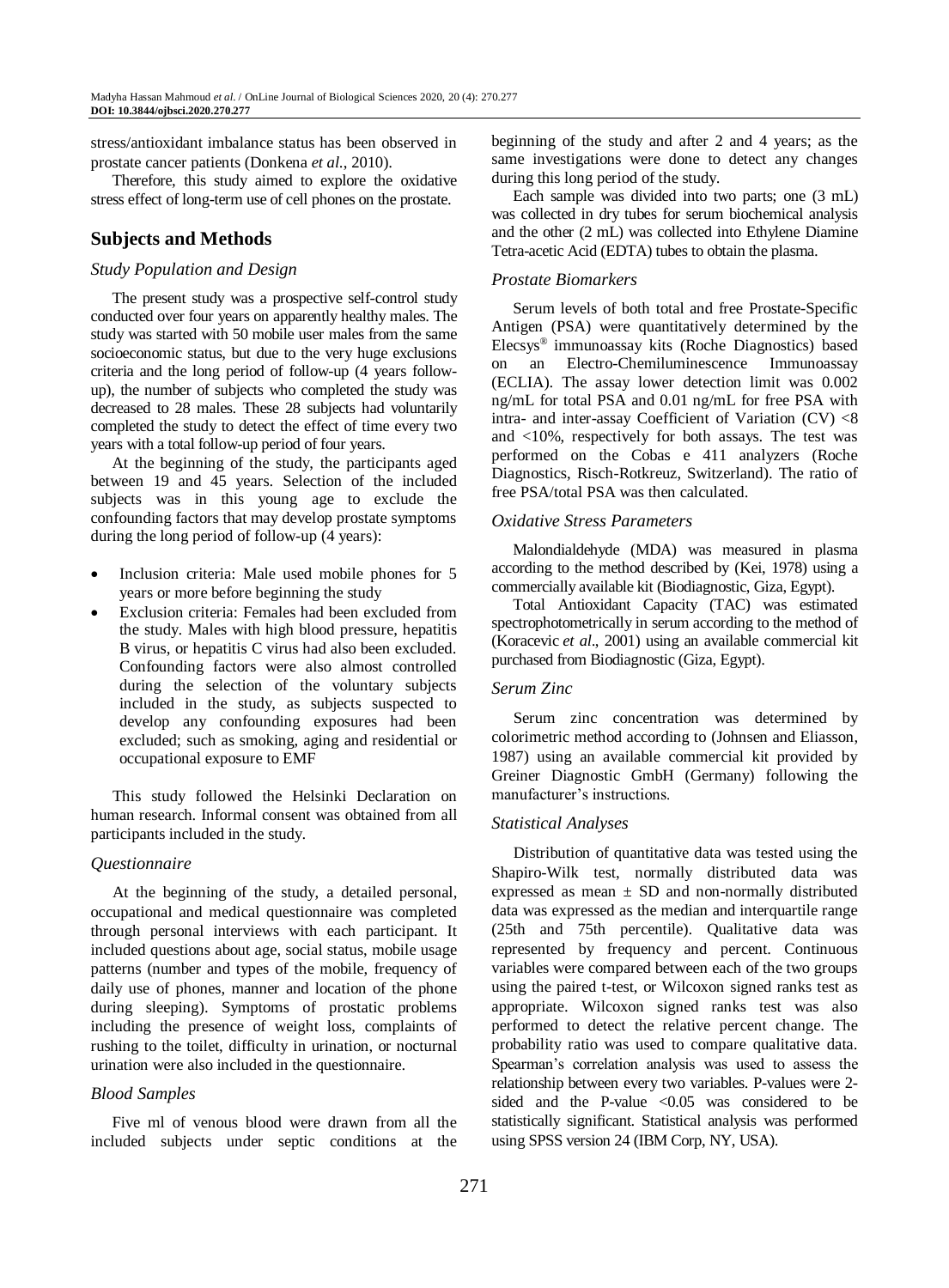## **Results**

## *Demographic Data and Mobile Use Habits of the Study Population*

The included males aged from 19 to 45 years at the beginning of the study and their baseline characteristics are shown in Table 1. At the beginning of the study, 12 participants were single and at the end of study five of them were married. All the participants kept their mobile phones in the pocket during the day from the start to the end of the study. None of the included subjects complained from blood in their urine.

Changes in mobile usage patterns after 2 and 4 years of the study as compared to the beginning are illustrated in Fig. 1. The relative percent change of use/year increased substantially after 2 and 4 years of use. The frequency of use/year increased significantly after the second and fourth year of use compared to the start of the study (baseline). However, the frequency of use/day was increased significantly after 2 years but decreased significantly after 4 years of use compared to the baseline of the study.

The habits of using the mobile and types of phones used during the 4 years of study are shown in Fig. 2. The habits studied included the number and types of phones, whether the mobile was on or off and the location of the phone during sleeping hours. The figure shows that 89% of the participants were using two types of phones at the end of the study compared to only 4% at the beginning of the study, but not to the level of significance (Likelihood ratio =  $7.512$ , P = 0.11). The habits of putting the mobile phones aside during sleeping did not change significantly over time (Likelihood ratio =  $0.08$ ,  $P = 0.96$ ), as well as switching the mobile off during sleeping (Likelihood ratio =  $0.049$ ,  $P = 0.98$ ).

### *Changes in the Symptoms During the 4 Years of the Study*

The symptoms of prostatic problems among the participants during the study period are shown in Fig. 3. The complaints from rushing to the toilet and weight loss were not changed during the study period (Likelihood ratio = 0.192, P = 0.908; Likelihood ratio = 0.686, P = 0.710 respectively). On the other hand, the percentage of the participants complaining about difficulty in urination increased to 40% at the end of the study, but without significant differences (Likelihood ratio = 3.559,  $P = 0.169$ ). Moreover, no one complained of frequent night-time urination at the beginning, but 13 and 12% began to complain of night-time urination, without significant difference (Likelihood ratio =  $0.192, P = 0.908$ .

#### *Variation in the Biochemical Parameters*

Table 2 shows that compared to the beginning of the study, the participants had significantly higher levels of MDA after 2 years of using mobile phones, while, the levels of free PSA, free PSA/total PSA ratio, TAC and serum Zn were significantly reduced. After 4 years of phone usage, total PSA, free PSA and MDA levels and the free PSA/total PSA ratio were significantly increased, while, TAC was significantly decreased compared to the start of the study. Compared to 2 years of mobile usage, the levels of total PSA, free PSA, free PSA/total PSA ratio and MDA were increased significantly after 4 years of mobile usage and TAC and serum Zn were significantly decreased after 4 years compared to 2 years of usage.

#### *Correlation Analyses*

Table 3 shows that, the mobile usage periods per year were significantly negatively correlated with the concentrations of TAC and serum Zn and significantly correlated with MDA. However, no correlations were detected with the number of mobile devices used or the frequency of daily use.



**Fig. 1:** The change in mobile phone use habits during the 4 years of the study as compared to the beginning of the study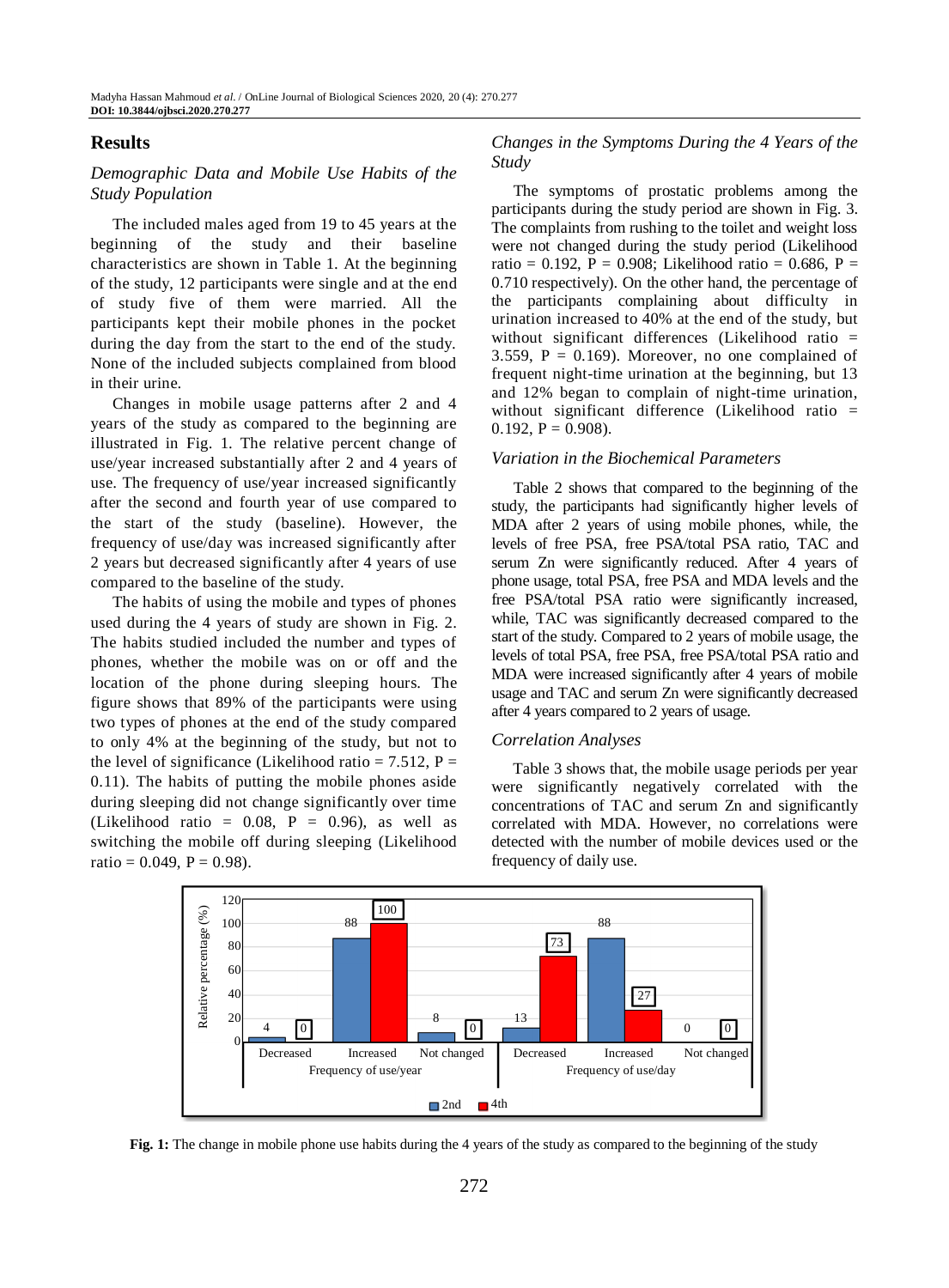Madyha Hassan Mahmoud *et al*. / OnLine Journal of Biological Sciences 2020, 20 (4): 270.277 **DOI: 10.3844/ojbsci.2020.270.277**



**Fig. 2:** Differences in the habits of using the mobile phone at the end of the study compared to baseline



**Fig. 3:** Changes in the symptoms during the 4 years of using mobile phone

**Table 1:** Baseline characteristics of the participants

| Number of participants                  | 28              |
|-----------------------------------------|-----------------|
| Age (years)                             | $30.5 \pm 6.1$  |
| Marital status single/married           | 12(43)/16(57)   |
| Habits of mobile usage                  |                 |
| Usage period $<$ 10 years $/$ >10 years | 18 (64)/10 (36) |
| Usage hour/day $<$ 3 h/day/ $>$ 3 h/day | 18(64)/10(36)   |
| Phone position during sleeping          |                 |
| Near the bed                            | 23(82)          |
| Outside the room                        | 5(18)           |
| Mode during sleeping                    |                 |
| Switched off                            | 26(93)          |
| Switched on                             | 2(7)            |
| Complaints                              |                 |
| Rush to the toilet $(N/Y)$              | 24(86)/4(14)    |
| Night rush to the toilet $(N/Y)$        | 24 (86)/4 (14)  |
| Difficulty in passing urine $(N/Y)$     | 25(89)/3(11)    |
| Constipation $(N/Y)$                    | 26(93)/2(7)     |
| General pain $(N/Y)$                    | 19(68)/9(32)    |
| Weight loss $(N/Y)$                     | 25(89)/3(11)    |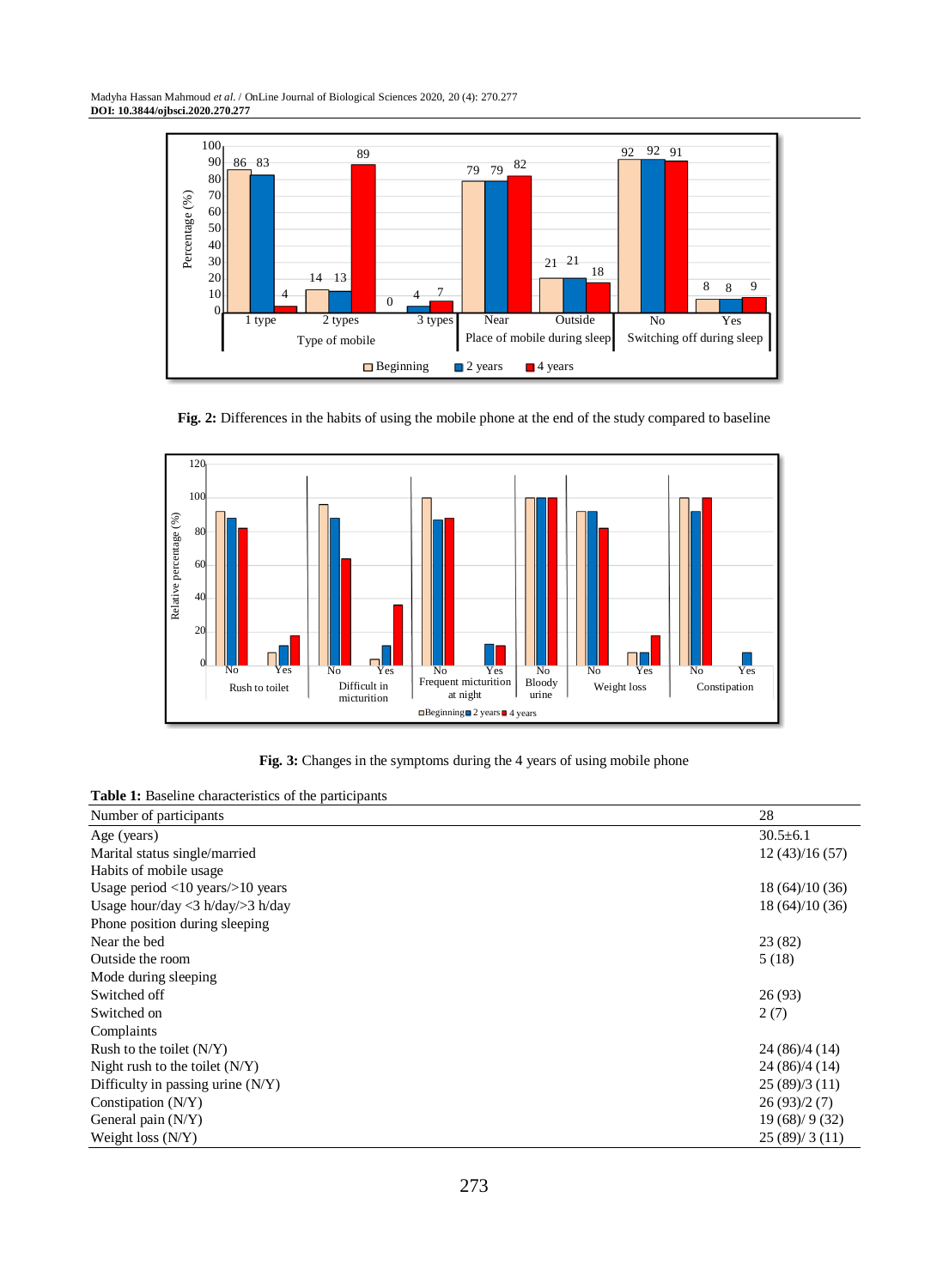Madyha Hassan Mahmoud *et al*. / OnLine Journal of Biological Sciences 2020, 20 (4): 270.277 **DOI: 10.3844/ojbsci.2020.270.277**

| Parameter                | At the beginning    | After 2 years         | After 4 years             |  |  |  |  |  |  |
|--------------------------|---------------------|-----------------------|---------------------------|--|--|--|--|--|--|
| Total PSA (ng/ml)        | $0.50(0.32-0.77)$   | $0.40(0.22-0.61)$     | $0.75(0.67-0.93)^{a, b}$  |  |  |  |  |  |  |
| Free PSA $(ng/ml)$       | $0.17(0.10-0.30)$   | $0.10(0.06-0.14)^{a}$ | $0.31(0.28-0.39)^{a, b}$  |  |  |  |  |  |  |
| Free PSA/total PSA ratio | $0.36(0.26-0.50)$   | $0.27(0.14-0.40)^{a}$ | $0.41(0.40-0.42)^{b}$     |  |  |  |  |  |  |
| $MDA$ (nmol/ml)          | $8.30(6.1-16.0)$    | $32.50(22.9-57.8)^a$  | $65.00(57.3-75.3)^{a, b}$ |  |  |  |  |  |  |
| TAC (mM)                 | $0.39(0.27-0.43)$   | $0.33(0.22-0.36)^{a}$ | $0.23(0.20-0.27)^{a, b}$  |  |  |  |  |  |  |
| Serum Zinc $(\mu g/dl)$  | 106.00 (91.9-136.8) | $73.00(43.2-102.8)^a$ | 97.6 (79.2-105.2)         |  |  |  |  |  |  |

**Table 2:** Changes in the biochemical parameters through the study period

N.B.: Data are expressed as median (interquartile range)

PSA: Prostate-Specific Antigen, MDA: Malondialdehyde, TAC: Total Antioxidant Capacity In multiple comparisons,  ${}^{a}p<0.05$  *Vs* the beginning and  $bp<0.05$  *Vs* two years' follow-up period

| <b>Table 3:</b> Correlation analysis of mobile phone usage habits with the studied parameters |  |  |
|-----------------------------------------------------------------------------------------------|--|--|
|                                                                                               |  |  |

|                                   | Mobile using period<br>(years) |         | Number of mobile<br>types used |           | Frequency of<br>using (hour/day) |         |
|-----------------------------------|--------------------------------|---------|--------------------------------|-----------|----------------------------------|---------|
|                                   |                                | P-value |                                | $P-value$ |                                  | P-value |
| $MDA$ (nmol/ml)                   | 0.4                            | 0.000   | 0.20                           | 0.13      | 0.20                             | 0.112   |
| $TAC$ (mM/L)                      | $-0.3$                         | 0.003   | $-0.10$                        | 0.250     | $-0.20$                          | 0.144   |
| $\text{Zn}$ ( $\mu \text{g/dl}$ ) | $-0.4$                         | 0.032   | 0.02                           | 0.907     | 0.06                             | 0.757   |
| Total PSA (ng/ml)                 | 0.2                            | 0.231   | 0.20                           | 0.431     | 0.20                             | 0.311   |
| Free PSA $(ng/ml)$                | 0.1                            | 0.346   | 0.20                           | 0.460     | 0.10                             | 0.612   |
| Free PSA/total PSA ratio          | 0.1                            | 0.356   | 0.20                           | 0.291     | 0.20                             | 0.721   |

**Table 4:** Correlation analysis of prostatic markers and the oxidative antioxidants parameters

|                     | Beginning   |         |             |           | 2nd year |         |              |         | 4th year     |           |             |         |
|---------------------|-------------|---------|-------------|-----------|----------|---------|--------------|---------|--------------|-----------|-------------|---------|
|                     | <b>TPSA</b> |         | <b>FPSA</b> |           | TPSA     |         | <b>FPSA</b>  |         | <b>TPSA</b>  |           | <b>FPSA</b> |         |
|                     |             | P-value |             | P-value r |          | P-value | $\mathbf{r}$ | P-value | $\mathbf{r}$ | P-value r |             | P-value |
| $MDA$ (nmol/ml)     | 0.2         | 0.41    | $-0.1$      | 0.657     | $-0.10$  | 0.551   | $-0.1$       | 0.656   | $-0.2$       | 0.560     | $-0.2$      | 0.525   |
| $TAC$ (mM/L)        | 0.2         | 0.262   | 0.2         | 0.353     | 0.30     | 0.207   | 0.1          | 0.516   | 0.6          | 0.040     | 0.6         | 0.04    |
| $\text{Zn}$ (µg/dl) | 0.1         | 0.559   | $-0.1$      | 0.701     | 0.03     | 0.908   | $-0.1$       | 0.714   | 0.2          | 0.472     | 0.3         | 0.425   |

In Table 4, prostatic markers (TPSA, FPSA and the ratio) were significantly correlated with TAC after 4 years of the study, but no significant correlations were detected between them at the beginning and after 2 years of the study.

#### **Discussion**

Smartphone technology with continuous internet connection leads to an increase in the number of users and intensity of their usage all over the world. In Egypt at the end of the year 2015, the total cell phone subscriptions were around 94 million and reached around 96 million subscriptions by January 2020 (EMCIT, 2015). As people are continuously exposed to RF-EMFs from cell phone use in everyday life, which has been amplified over the years, it is important to note that many males carry cell phones in their trouser pockets. Clipping cell phones to the belts while using hands-free devices exposes the urinogenital organs to a higher power density of the mobile phone radiation than a cell phone would in the 'Standby mode' in a trouser pocket (Jeong *et al*., 2018). It is therefore

important to investigate the effect of long-term use of mobile phones on the prostate.

This study was conducted through four years of follow-up to estimate the effects of prolonged usage of cell phones on the oxidant-antioxidant balance and the deleterious effect on the prostate. There was no significant change in the habits of using the mobile phone, even during sleep, all along the period of the study. However, it was logical that the duration and the frequency of mobile usage per year increased significantly after the second and fourth year of use compared to the start of the study (baseline), while the frequency of usage per day was variated between a significant increase after two years and a significant decrease at the end of the study compared to the beginning of the study.

In this study, after four years of follow-up of the included males, the percent of prostatic complaints were increased compared to that at the beginning of the study but not to the level of significance; especially rushing to the toilet, weight loss and difficulty in urination. Moreover, no one complained of frequent nighttime urination at the beginning of the study, but, 13 and 12%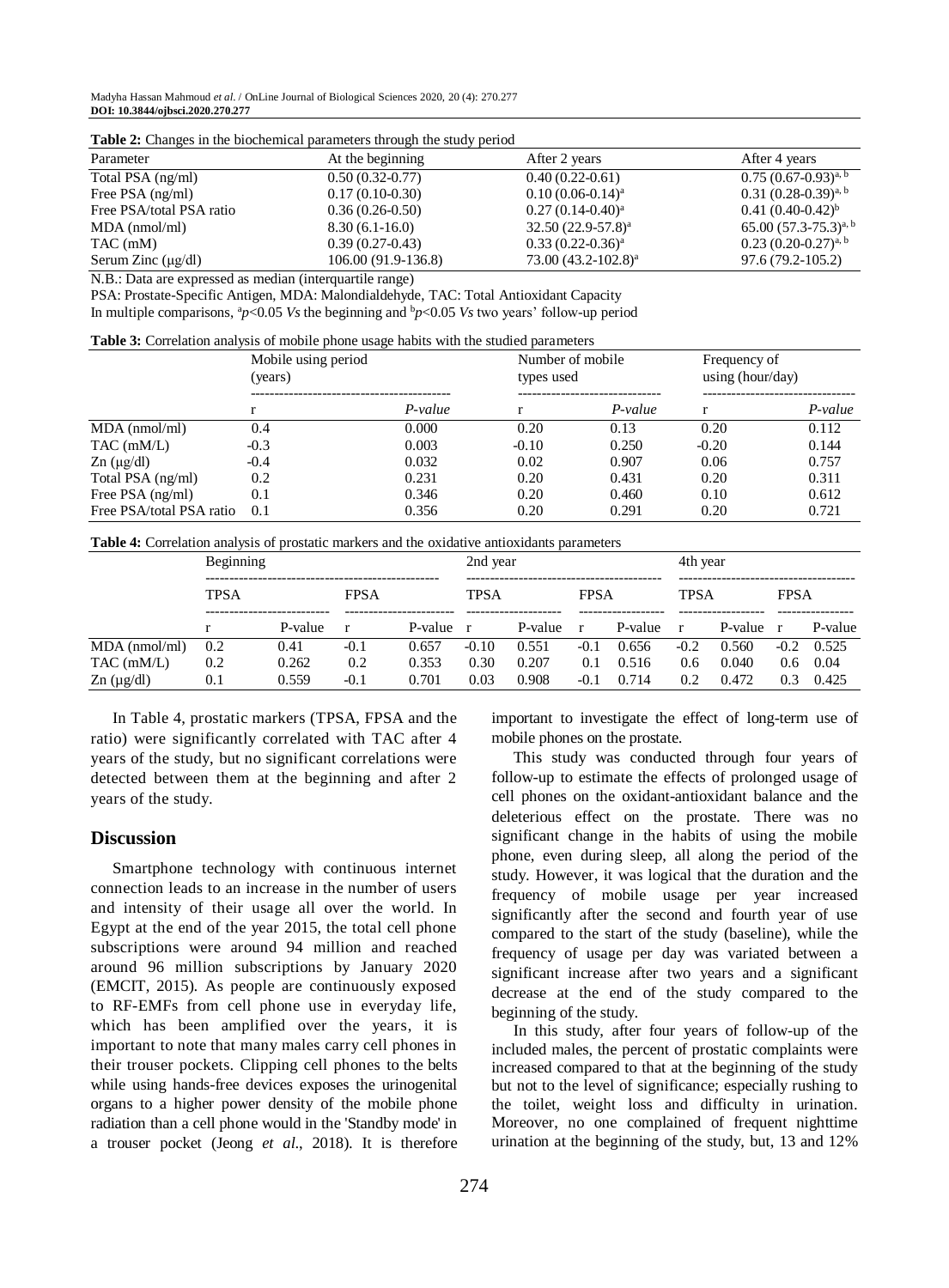of the males complained after the second and the fourth year, respectively. Symptoms traditionally thought to correlate with PC include Lower Urinary Tract Symptoms (LUTS), such as nocturia and poor urinary stream, erectile dysfunction and visible hematuria (Merriel *et al*., 2018). Studies have found an increased risk of localized PC in men with LUTS which might be attributed to the higher rates of testing; these patients are mainly diagnosed with early-stage prostate cancer (Merriel *et al*., 2018; Bhindi *et al*., 2017).

Furthermore, serum levels of total and free PSA, as well as free PSA/total PSA ratio were significantly increased after a follow-up period of 4 years. Additionally, a significant decrease in the levels of TAC and Zn along with a significantly elevation in the MDA levels was observed compared to the beginning of the study. This could be explained by an increase in the stimulation of ROS secondary to EMFs exposure from the daily use of the cell phones during the period of the study*.* This is consistent with the results obtained by (Höytö *et al*., 2008) who confirmed that lipid peroxidation is significantly increased following exposure to EMF in L929 fibroblast cells and SH-SY5Y mouse cells.

Awad and Hassan (2008) observed an increase in the oxidative stress biomarker after exposure to cell phones in rats exposed to 900 MHz EMF from cell phones for 1 h/day during one week. Additionally, (Irmak *et al*., 2002) detected disturbance in free radical metabolism or induction of oxidative stress by cell phone radiation in some animal studies. They observed that SOD and TAC activities were a significantly decreased in Rabbits animals exposed to EMF. Moreover, (Nasser *et al*., 2018) proved that in nursing students, there was significant increase in the oxidative stress (MDA) with the increase both duration of mobile ownership and intensity of mobile usage and the oxidantantioxidant status was also significantly affected.

Studies on the health effects of RF energy from communication systems have revealed non-thermal effects that are not directly associated with temperature change but rather to some other changes in the tissues in association with the amount of energy absorbed (Leszczynski *et al*., 2002; Challis, 2005). Other studies have shown that these effects are mediated by the generation of ROS which can be extremely toxic to cellular homeostasis (Cui *et al*., 2004; Tkalec *et al*., 2007). Their cytotoxic effects derive from the peroxidation of membrane phospholipids which creates a change in the conductivity of the membrane and loss of membrane integrity. Exposure to EMF has been observed to cause increased ROS production in the cellular environment. Additionally, the antioxidant defense mechanisms are impaired by being subjected to

EMF that causes overproduction of ROS and thus resulting in oxidative stress (Venugopal *et al*., 2002).

Moreover, some studies have suggested that EMF promotes free radical activity in cells via another mechanism named the Fenton reaction which is a catalytic process that converts hydrogen peroxide, a product of mitochondrial oxidative respiration, into a highly toxic hydroxyl free radical (Aydin and Akar, 2011; Lai and Singh, 2004).

In the present study, it has been shown that long term use of cell phone causes redox imbalance; as a result of the decrease in TAC and the increase in MDA. Nasser *et al*. (2018) detected a significant effect of long period of cell phone usage for more than 5 years on the elevation in MDA and decrease in SOD levels compared to that of the users for less than 5 years. Ames *et al*. (1993; Basaga, 1990) showed that free radicals play a major role in many disease mechanisms, such as cancer and diabetes. Thus, the elevation of oxidative stress in cell phone users could result in an increase the possibility of developing prostatic abnormalities among the male users.

The current study revealed that the mobile usage periods per year were negatively correlated with TAC and serum Zn level and positively correlated with MDA. However, no correlations were detected with the number of mobile devices used or the frequency of daily use. This could be explained by the evidence that the habits of cell phone usage did not change significantly during the period of the study. As a result, the effect of the use of more than one mobile device could not be studied in the current study due to the short period of exposure to multiple mobile devices, as it was detected in the fourth year of the study. Moreover, it was shown that the frequency of mobile use per day has fluctuated during the study as it increased during the second year and decreased significantly during the fourth year of the study.

Further, PC biomarkers (total PSA, free PSA and their ratio) did not correlate with the period of mobile use, the number of mobile usages, or the frequency of daily use of the cell phones at the beginning as well as during the study. In contrast, prostatic markers were significantly correlated with TAC in the third blood sample (after four years of the study), but no significant correlations were detected between them at the beginning or after 2 years of the study. This could mean that chronic exposure to RF-EMW emitted from the cell phones over a long period of several years has led to the appearance of a significant reduction in TAC which was reflected on the prostatic cancer biomarkers. In addition, the direct thermal harmful effects of the mobile devices on the prostatic cells must not be neglected and further studies are needed.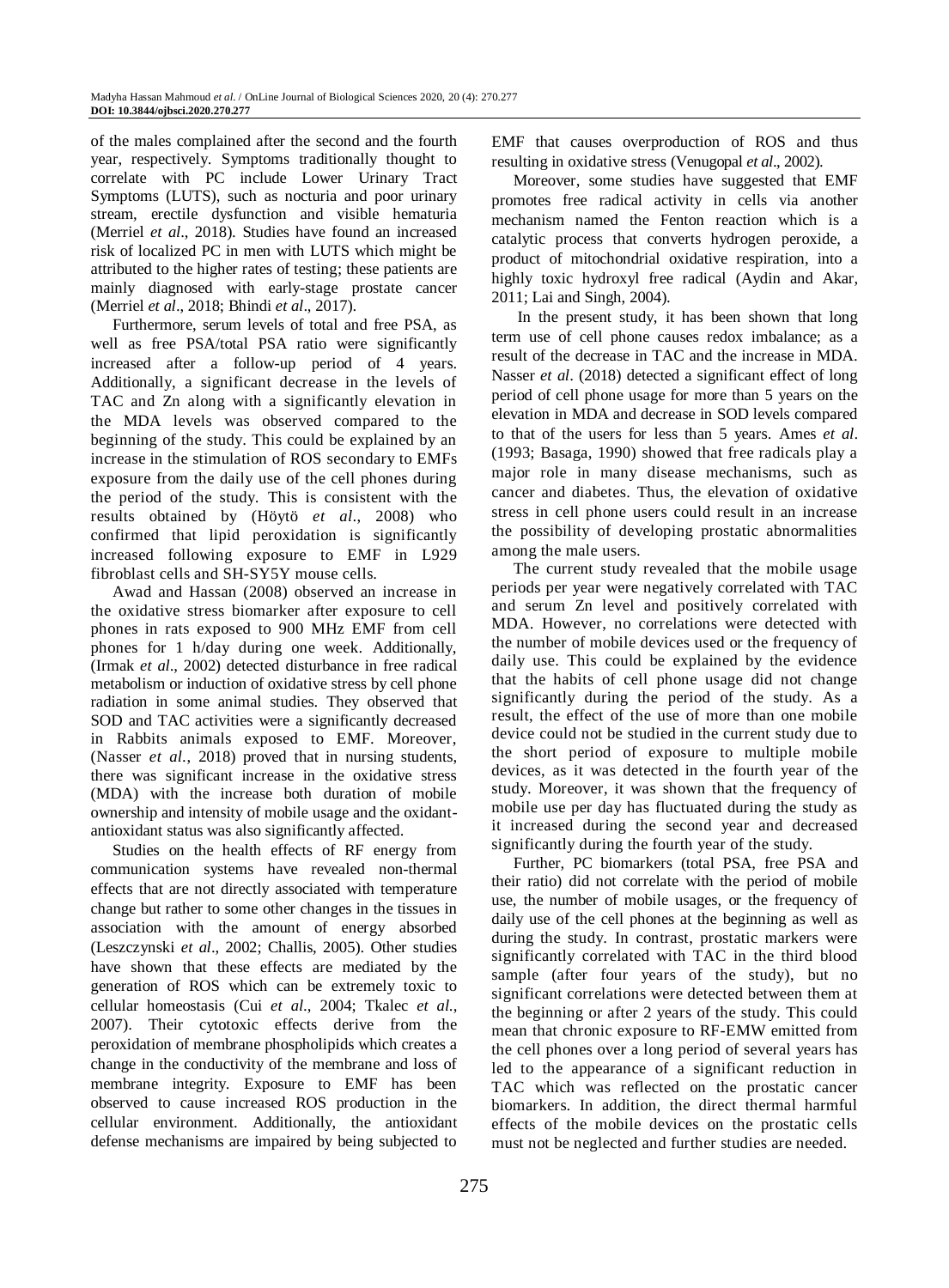## **Conclusion**

The main purpose of the study was to draw attention to the dangerous effects of cell phones which play a role in the increased oxidative stress-related diseases. The current study pointed out that the long-term use of mobile phones may cause a redox imbalance that is evidenced by a decrease in TAC and an increase in MDA, which might affect eventually the prostate gland as prostate biomarkers were correlated with the level of TAC, which was decreasing with long time of cell phones usage.

## **Acknowledgment**

The authors would like to thank Shereen Mohamed Abd Elkader at the Department of Clinical and Chemical Pathology, National Cancer Institute, Cairo University for helping to complete tumor marker tests.

## **Funding Statement**

This research didn't receive any specific grant from funding agencies in the public, commercial, or not for profit sectors.

# **Authors' Contributions**

**Madyha Hassan Mahmoud:** Investigation; conducting a research and investigations process and data collection.

**Nadia Youssef Morcos:** Conceptualization (idea of the research and formulation of overarching research aims)

**Khadiga Salah Ibrahim:** Methodology; design of the laboratory methodology and supervision of the biochemical analysis.

**Amal Saad-Hussein:** The corresponding author, design of the study (creation of models), statistical analysis of the results (Formal analysis) and share in editing the manuscript.

**Noha Hassan Ibrahim:** Validation; verification of the biochemical results.

**Ahmed Fathi Soliman:** Preparation of the work in form of writing the initial draft.

# **Ethics**

This article has not been published or presented elsewhere in part or in entirely and is not under consideration by another journal. All the authors have approved the manuscript Authors should address any ethical issues that may arise after the publication of this article.

# **References**

Agarwal, A., Singh, A., Hamada, A., & Kesari, K. (2011). Cell phones and male infertility: a review of recent innovations in technology and consequences. International braz j urol, 37(4), 432-454.

- Al-Damegh, M. A. (2012). Rat testicular impairment induced by electromagnetic radiation from a conventional cellular telephone and the protective effects of the antioxidants vitamins C and E. Clinics, 67(7), 785-792.
- Ames, B. N., Shigenaga, M. K., & Hagen, T. M. (1993). Oxidants, antioxidants and the degenerative diseases of aging. Proceedings of the National Academy of Sciences, 90(17), 7915-7922.
- Awad, S. M., & Hassan, N. S. (2008). Health Risks of electromagnetic radiation from mobile phone on brain of rats. J. Appl. Sci. Res, 4(12), 1994-2000.
- Aydin, B., & Akar, A. (2011). Effects of a 900-MHz electromagnetic field on oxidative stress parameters in rat lymphoid organs, polymorphonuclear leukocytes and plasma. Archives of medical research, 42(4), 261-267.
- Baah, E., Obirikorang, C., Asmah, R. H., Acheampong, E., Anto, E. O., Yakass, M. B., & Mawusi, D. (2019). Seminal Antioxidant Capacity to Oxidative Stress Induced by Electromagnetic Waves Emitting from Cellular Phones on Sperm Quality: An in Vitro Simulation Model. Advances in Reproductive Sciences, 7(4), 94-105.
- Basaga, H. S. (1990). Biochemical aspects of free radicals. Biochemistry and Cell Biology, 68(7-8), 989-998.
- Bhindi, A., Bhindi, B., Kulkarni, G. S., Hamilton, R. J., Toi, A., van der Kwast, T. H., ... & Fleshner, N. E. (2017). Modern-day prostate cancer is not meaningfully associated with lower urinary tract symptoms: analysis of a propensity score-matched cohort. Canadian Urological Association Journal, 11(1-2), 41.
- Challis, L. J. (2005). Mechanisms for interaction between RF fields and biological tissue. Bioelectromagnetics, 26(S7), S98-S106.
- Cui, K., Luo, X., Xu, K., & Murthy, M. V. (2004). Role of oxidative stress in neurodegeneration: recent developments in assay methods for oxidative stress and nutraceutical antioxidants. Progress in Neuro-Psychopharmacology and Biological Psychiatry, 28(5), 771-799.
- Dasdag, S., & Akdag, M. Z. (2016). The link between radiofrequencies emitted from wireless technologies and oxidative stress. Journal of chemical neuroanatomy, 75, 85-93.
- Desai, K. M., Chang, T., Wang, H., Banigesh, A., Dhar, A., Liu, J., ... & Wu, L. (2010). Oxidative stress and aging: is methylglyoxal the hidden enemy?. Canadian journal of physiology and pharmacology, 88(3), 273-284.
- Donkena, K. V., Young, C. Y., & Tindall, D. J. (2010). Oxidative stress and DNA methylation in prostate cancer. Obstetrics and gynecology international, 2010.